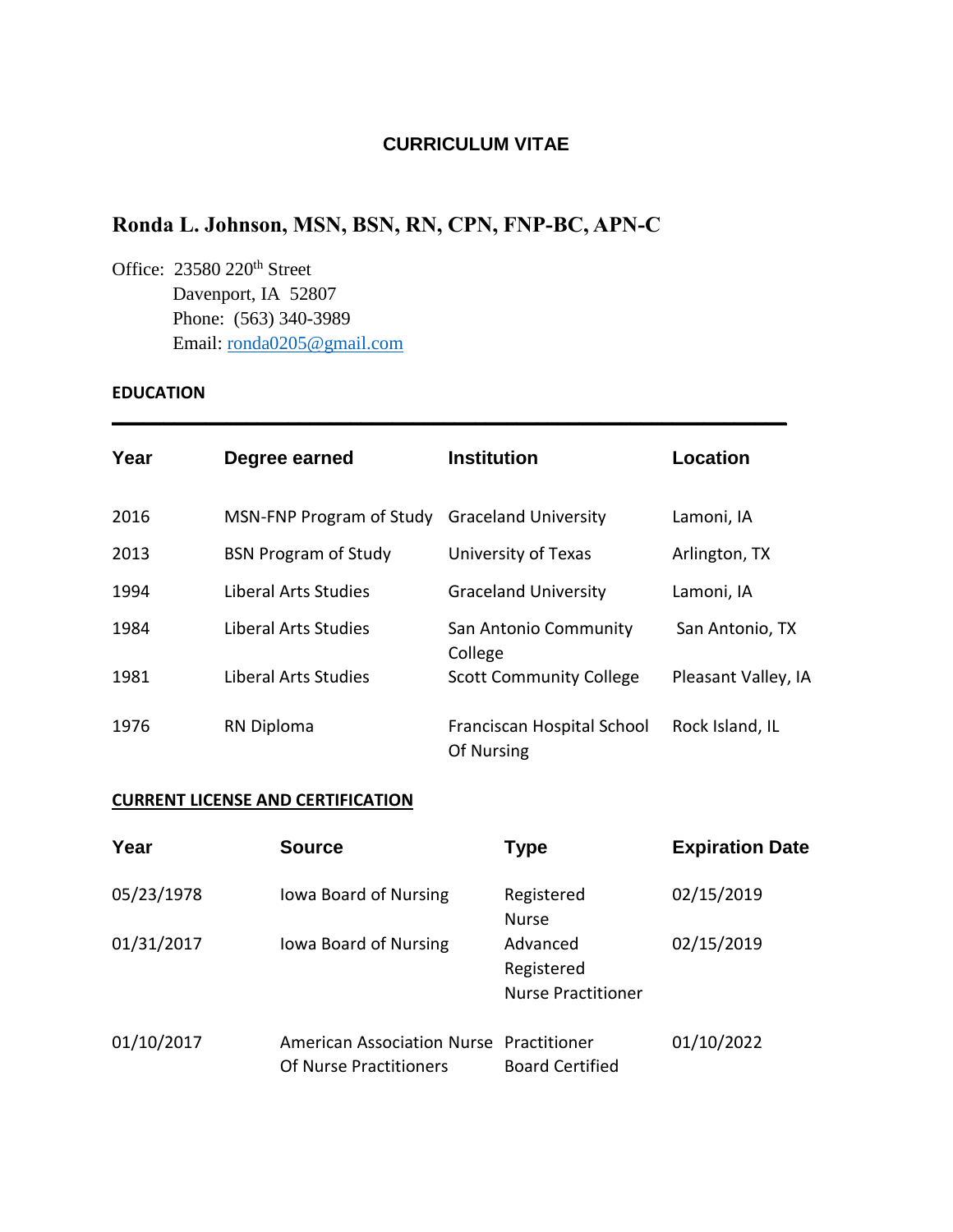| 05/24/2010 | <b>Pediatric Nursing</b><br><b>Certification Board</b>             | <b>CPN</b>                                                                  | 12/31/2017 |
|------------|--------------------------------------------------------------------|-----------------------------------------------------------------------------|------------|
| Current    | <b>Basic Cardiac Life</b><br><b>Support Healthcare</b><br>Provider | BLS, First Aid<br>CPR & AED Provider,<br>Instructor & e-skills<br>evaluator | 12/2018    |
| Current    | Pediatric Advanced<br>Life Support                                 | PALS Provider, 1<br>Instructor & e-skills<br>evaluator                      | 2/2018     |

## **PROFESSIONAL EXPERIENCE**

| Years           | <b>Position</b>                                                                                             | <b>Institution</b>                                             | <b>Location</b> |
|-----------------|-------------------------------------------------------------------------------------------------------------|----------------------------------------------------------------|-----------------|
| 10/2010-Present | Contract Instructor for<br><b>Basic Cardiac Life</b><br>Support & Pediatric<br><b>Advanced Life Support</b> | <b>Genesis Medical Center</b><br>& Cardio-Vascular<br>Medicine | Davenport, IA   |
| 03/2010-09/2013 | <b>Full time Student</b>                                                                                    | University of Texas                                            | Arlington, TX   |
| 08/2010-03/2011 | <b>District Nurse Specialist</b>                                                                            | <b>Grandbury ISD</b>                                           | Grandbury, TX   |
| 08/200-08/2010  | Staff Nurse ENT Clinic Children's Medical<br>(Permanent)                                                    | Center @Legacy<br>Campus                                       | Plano, TX       |
| 12/2008-05/2009 | <b>Staff Nurse ENT Clinic</b><br>(Temporary - Traveling)                                                    | Children's Medical<br>Center @ Legacy<br>Campus                | Plano, TX       |
| 12/2006-03/2007 | Staff Nurse, Pediatric<br><b>Emergency Room</b>                                                             | Children's Hospital<br>of Omaha                                | Omaha, NE       |
| 05/2005-10/2006 | <b>Staff Nurse</b>                                                                                          | Harris Methodist H.E.B.<br>Hospital                            | Ft. Worth, TX   |
| 03/2005-2010    | <b>Certified Legal Nurse</b><br>Consultant                                                                  | <b>Medical Legal Nurse</b><br>Consortium                       | Grandbury, TX   |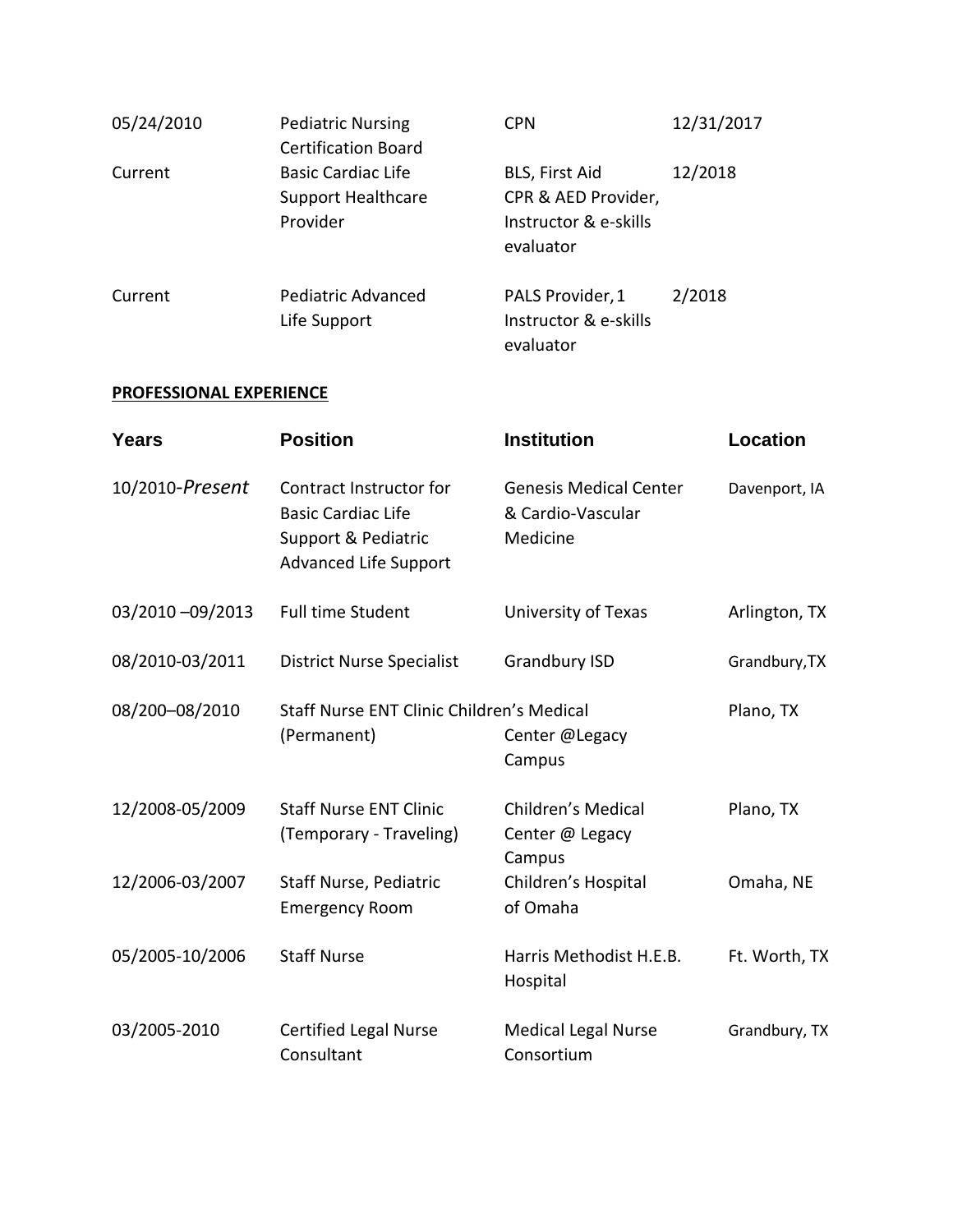| 07/2003-11/2003 | <b>Staff Nurse</b><br>(Travel position)                                                              | Pediatric Emergency<br>Room at Children's<br>Hospital of Omaha      | Omaha, NE      |
|-----------------|------------------------------------------------------------------------------------------------------|---------------------------------------------------------------------|----------------|
| 04/2003-07/2003 | <b>Staff Nurse</b><br>(Travel position)                                                              | Pediatric Emergency<br>Room Seaton Healthcare<br>Network/Children's | Austin, TX     |
| 07/2002-11/2002 | Staff Nurse - NICU                                                                                   | Cook Children's<br><b>Medical Center</b>                            | Ft. Worth, TX  |
| 12/1999-07/2002 | Staff Nurse - Urgent<br>Care                                                                         | Cook Children's<br><b>Medical Center</b>                            | Ft. Worth, TX  |
| 05/1998-09/1999 | <b>Nurse Consultant</b><br><b>Therapeutic Riding</b><br>Program                                      | Top Flight Farm<br><b>Equestrian Center</b>                         | Davenport, IA  |
| 05/1999-05/1998 | Army Nurse Corps<br>Major, DEPMEDS<br>Officer in Charge, 94 <sup>th</sup><br><b>General Hospital</b> | <b>US Army Reserve</b>                                              | Seagoville, TX |
| 05/1992-07/1993 | <b>Office Nurse</b>                                                                                  | <b>General Pediatrics</b><br>Earl Hampton, MD                       | Arlington, TX  |
| 04/1990-11/1991 | Staff Nurse, Pediatric Cook Children's<br><b>Emergency Room</b>                                      | <b>Medical Center</b>                                               | Ft. Worth, TX  |
| 01/1998-03/1990 | <b>Marketing Representative</b><br>Home Health Staffing<br>Agency                                    | <b>Curaflex Health Services</b>                                     | Ft. Worth, TX  |
| 02/1987-01/1988 | <b>Patient Care Coordinator</b><br>Home Infant Monitoring<br>Program                                 | <b>Curaflex Health Services</b>                                     | Ft. Worth, TX  |
| 09/1985-11/1986 | Head Nurse, Pediatric Mercer County Hospital<br>Ward                                                 |                                                                     | Trenton, NJ    |
| 05/1983-08/1985 | Staff Nurse, Pediatric                                                                               | Santa Rosa Medical                                                  | San Antonio,   |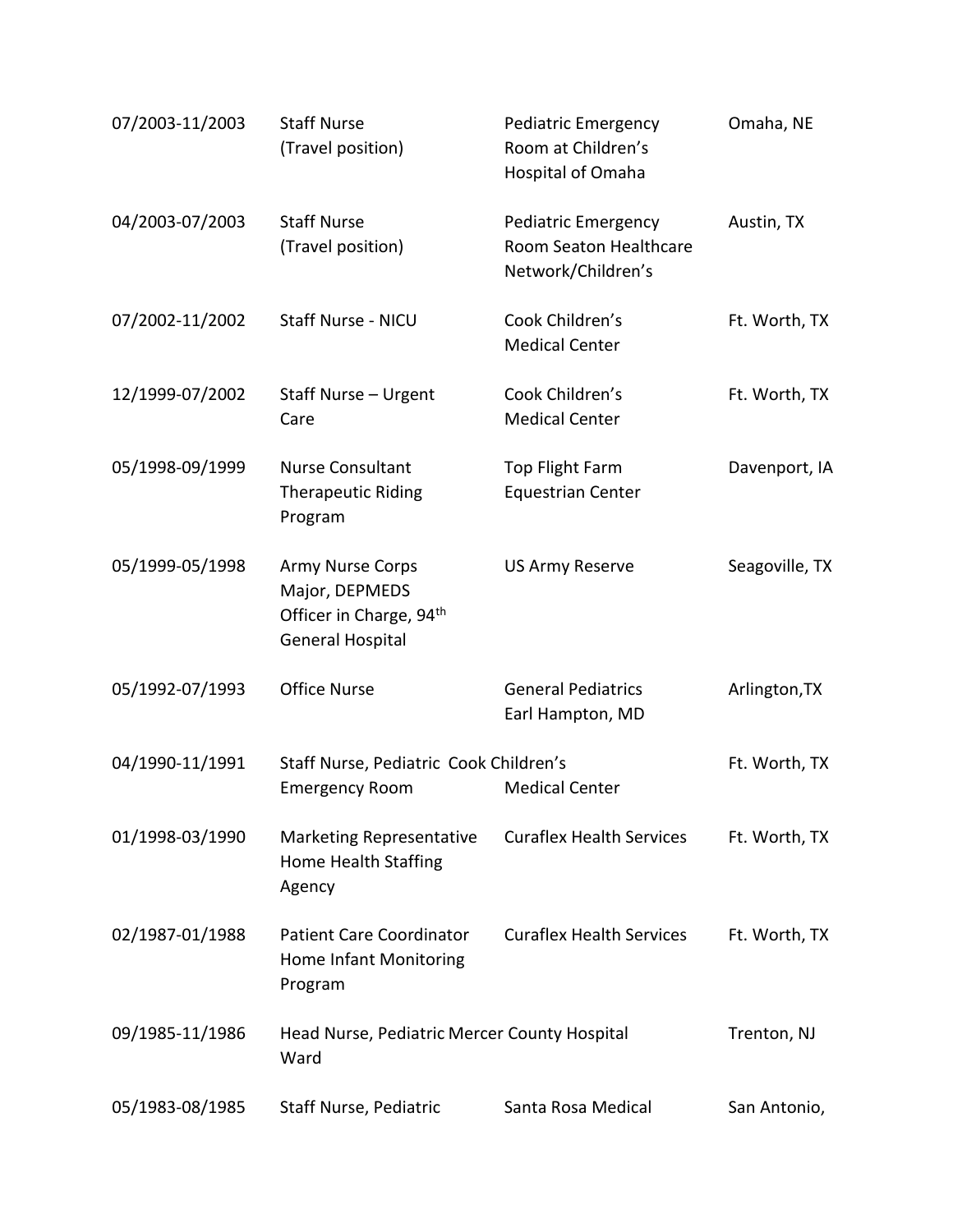|                 | <b>Emergency Room</b>                                  | Center                                                         | TX                  |
|-----------------|--------------------------------------------------------|----------------------------------------------------------------|---------------------|
| 02/1982-04/1983 | Head Nurse, Maternal<br>Child Healthcare Unit          | Ottumwa Regional<br>Hospital                                   | Ottumwa, IA         |
| 02/1981-01/1982 | Charge Nurse, Maternal<br>Child Healthcare Unit Center | Davenport Medical                                              | Davenport, IA       |
| 07/1980-01/1982 | <b>Office Nurse</b>                                    | High Risk & General<br>Pediatrics, Barry Barudin,<br><b>MD</b> | Davenport, IA       |
| 10/1979-06/1980 | Charge Nurse, Medical<br><b>Surgical Unit</b>          | Mercy Hospital                                                 | Davenport, IA       |
| 04/1978-09/1979 | Staff Nurse, Nursery/NICU<br>Level II                  | St. Luke's Hospital                                            | Davenport, IA       |
| 03/1977-03/1978 | Staff Nurse, Nursery/NICU<br>Level II                  | <b>Doctors Hospital</b>                                        | Columbus, OH        |
| 08/1975-03/1977 | Unemployed following<br>Child birth                    |                                                                |                     |
| 09/1974-03/1975 | Staff Nurse, Medical<br><b>Surgical Floor</b>          | Southeast Baptist<br>Hospital                                  | San Antonio, TX     |
| 04/1982-04/2002 | <b>Army Nurse Corps</b>                                |                                                                |                     |
| 1983            | Second Lieutenant                                      | 73rd Combat<br><b>Support Hospital</b>                         | Cedar<br>Rapids, IA |
| 1985            | <b>First Lieutenant</b>                                | 114 <sup>th</sup> Evacuation<br>Hospital                       | San Antonio,<br>TX  |
| 1987            | <b>First Lieutenant</b>                                | 44 <sup>th</sup> Gen. Hospital                                 | Philadelphia,<br>PA |
| 1993            | Captain                                                | 114 <sup>th</sup> Evacuation<br>Hospital                       | San Antonio,<br>ТX  |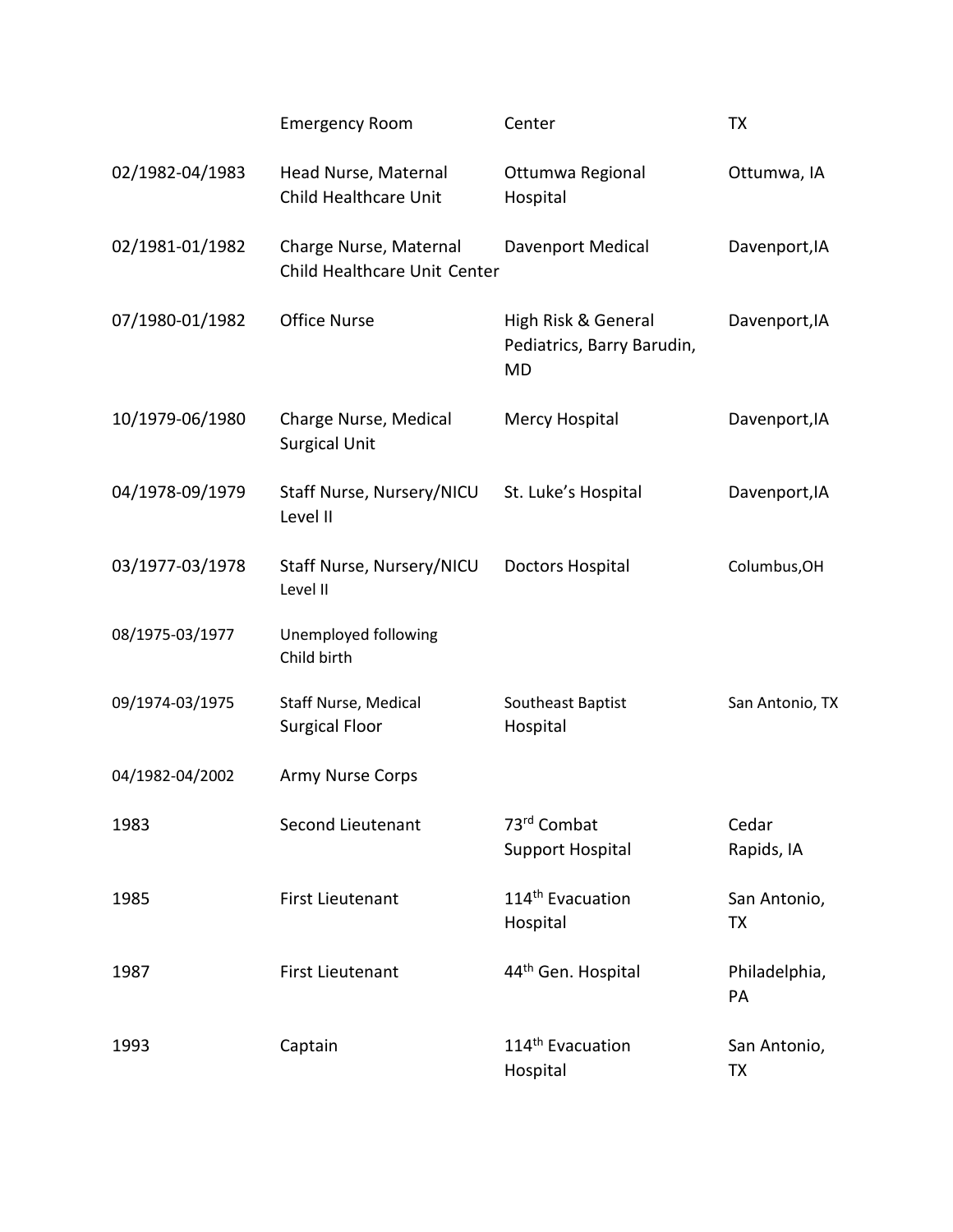# **PROFESSIONAL ASSOCIATIONS/AFFILIATIONS**

| Year                                                                | <b>Source</b>                                                                                   | <b>Type</b> | <b>Expiration Date</b> |
|---------------------------------------------------------------------|-------------------------------------------------------------------------------------------------|-------------|------------------------|
| 5/2013                                                              | <b>American Nurses Association</b>                                                              | Member      | 01/2017                |
| 10/2014-                                                            | American Association of Nurse<br>Practitioners                                                  | Member      | 01/2018                |
| 01/2014 - 10/2017                                                   | Iowa Nurse Practitioner Society                                                                 | Member      | 10/2017                |
| 9/2014-10/2017                                                      | <b>Quad Cities Area Advanced</b><br>Practice Nurse/Physician<br><b>Assistant Alliance Group</b> | Member      | 10/2017                |
| 10/2015 - 10/2017                                                   | Sigma Theta Tau International<br>Pi Eta Chapter<br>(Nursing Honor Society)                      | Member      | 10/2017                |
| <b>PRESENTATIONS</b>                                                |                                                                                                 |             |                        |
|                                                                     | Asthma, Chronic Bronchitis & COPD Management                                                    |             | 03/28/2016             |
| <b>Erectile Dysfunction</b>                                         |                                                                                                 |             | 01/24/2016             |
| Metabolic Syndrome: Diagnosis and Interventions                     |                                                                                                 | 04/29/15    |                        |
| Mycoplasma Pneumonia                                                |                                                                                                 | 08/09/2014  |                        |
| <b>Pediatric Concussion Management</b>                              |                                                                                                 |             | 08/052015              |
| <b>Over Active Bladder</b>                                          |                                                                                                 | 01/302016   |                        |
| Sinusitis vs. Rhinitis: Diagnosis and Treatment                     |                                                                                                 |             | 1/05/2014              |
| Pharyngitis: Differential Diagnosis and<br>When to Rapid Strep Test |                                                                                                 |             | 06/07/2015             |